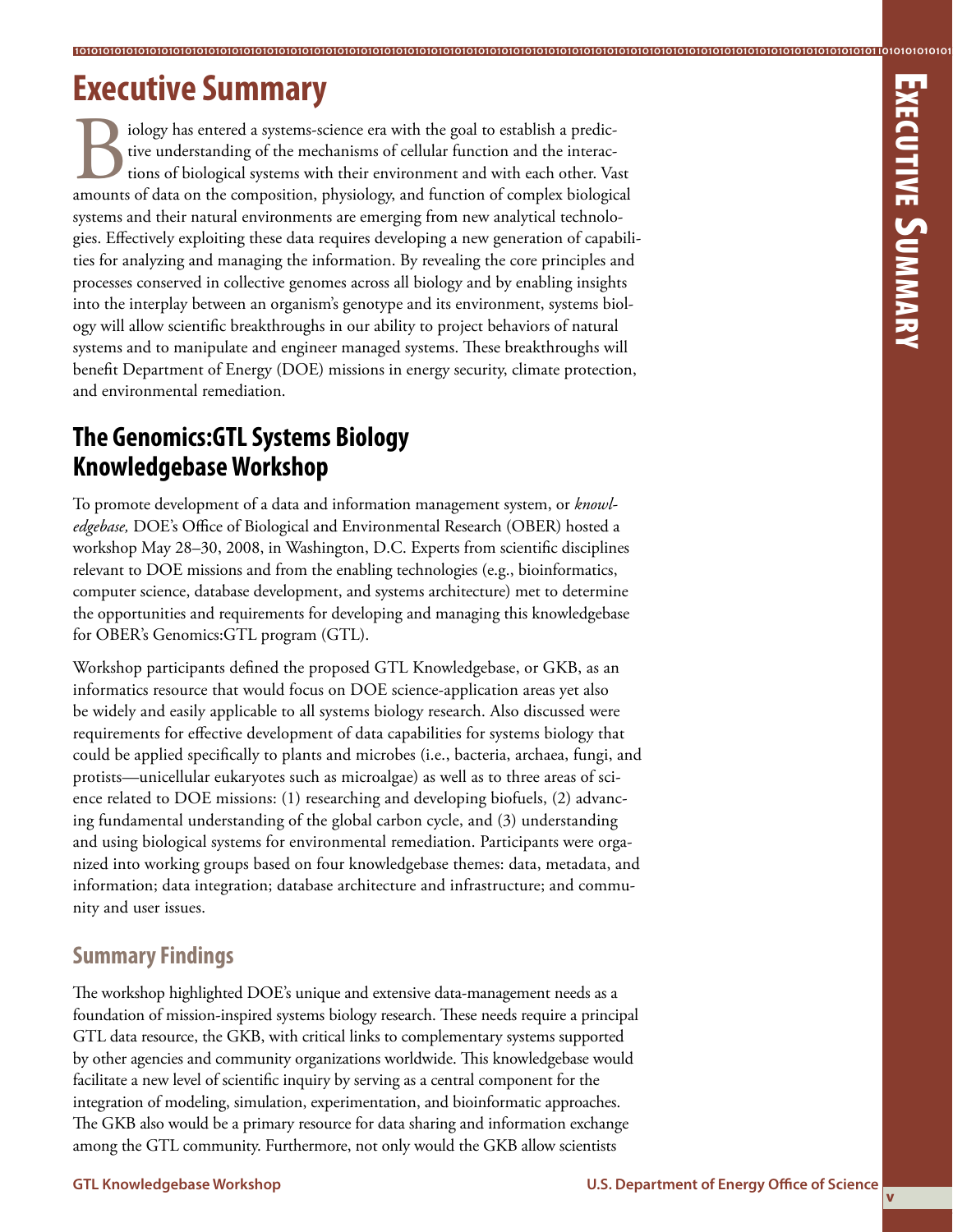

**10101010101010101010101010101010101010101010101010101010101010101010101010101010101010101010101010101010101010101010101010101010101010101**

Revealing biological principles will lead to an increasingly accurate understanding of function



to expand, compute, and integrate data and information program wide, it also would drive two classes of work: experimental design and modeling and simulation. Integrating data derived from computational predictions and modeling, as envisioned in the knowledgebase project, would increase data completeness, fidelity, and accuracy. These advancements in turn would greatly improve modeling and simulation, leading to new experimentation, analyses, and mechanistic insight. Scientists' ever-increasing exploitation of the dynamic linkages among data integration, experimentation, and modeling and simulation—aided by the GKB—will advance efforts to achieve a predictive understanding of the functions of biological systems. The knowledgebase, therefore, must serve multiple roles, including (1) a repository of data and results from high-throughput experiments; (2) a collection of tools to derive new insights through data synthesis, analysis, and comparison; (3) a framework to test scientific understanding; (4) a heuristic capability to improve the value and sophistication of further inquiry; and (5) a foundation for prediction, design, manipulation, and, ultimately, engineering of biological systems to meet national needs in bioenergy, environmental remediation, and carbon cycling (see Fig. ES.1. Building the GTL Systems Biology Knowledgebase, above).

### **Summary Recommendations**

The Department of Energy should establish the GTL Knowledgebase as a growing and extensible system of open and integrated biological, ecological, and environmental databases uniquely suited to DOE missions and distinct from, but linked to, other biological databases. To guide users and developers, the knowledgebase must be framed by a governance model with a set of user and programmatic interfaces;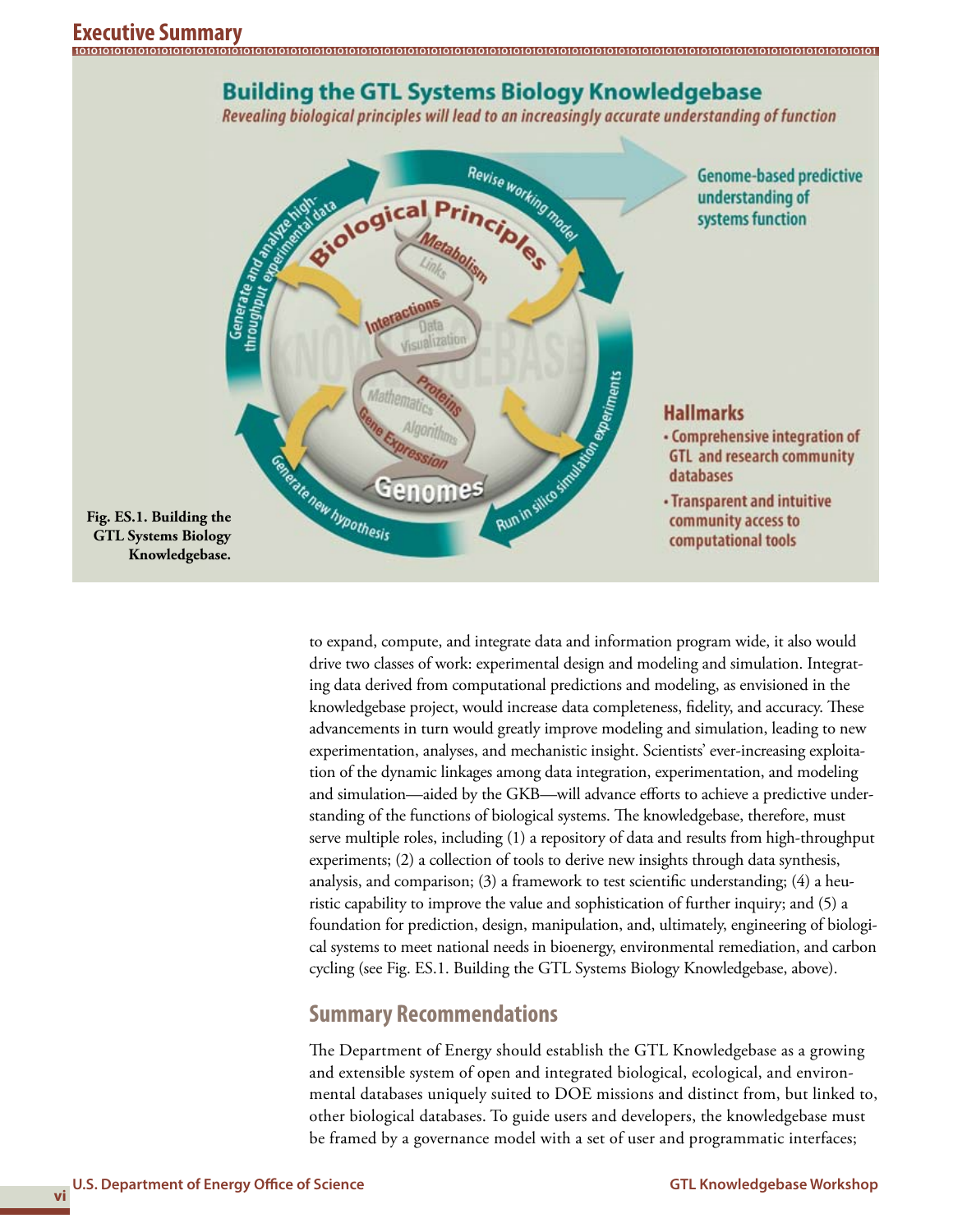#### **Executive Summary 10101010101010101010101010101010101010101010101010101010101010101010101010101010101010101010101010101010101010101010101010101010101010101**



**Fig. ES.2. Phases in DOE GTL Knowledgebase Development and Functionality.** Phase I is centered around pulling together the components and developing functional elements. In Phase II, the components become more integrated, coupled, and automatic. In the final, mature phase, the knowledgebase becomes fully integrated, automatic, and transparent.

data-quality practices and standards; policies for data submission and data access; and a supporting communications, computing, and informatics infrastructure. Robust knowledgebase use among members of the scientific community would require a consonant suite of algorithms, tools, and services for data analysis, visualization, annotation, curation, extraction, and mining of datasets. Providing these resources would involve capturing a rapidly growing flow of data, correcting errors, and enlisting the expertise of researchers skilled in data integration, analysis, and extraction. Moreover, to support the ultimate goals of systems biology and DOE missions, the GTL Knowledgebase should be the focal point for a set of capabilities to reconstruct, model, and simulate biological and ecological systems. Workshop participants prioritized development of these integrated capabilities and outlined a strategy to implement each in phases to span a 5-year period (see Fig. ES.2. Phases in DOE GTL Knowledgebase Development and Functionality, above).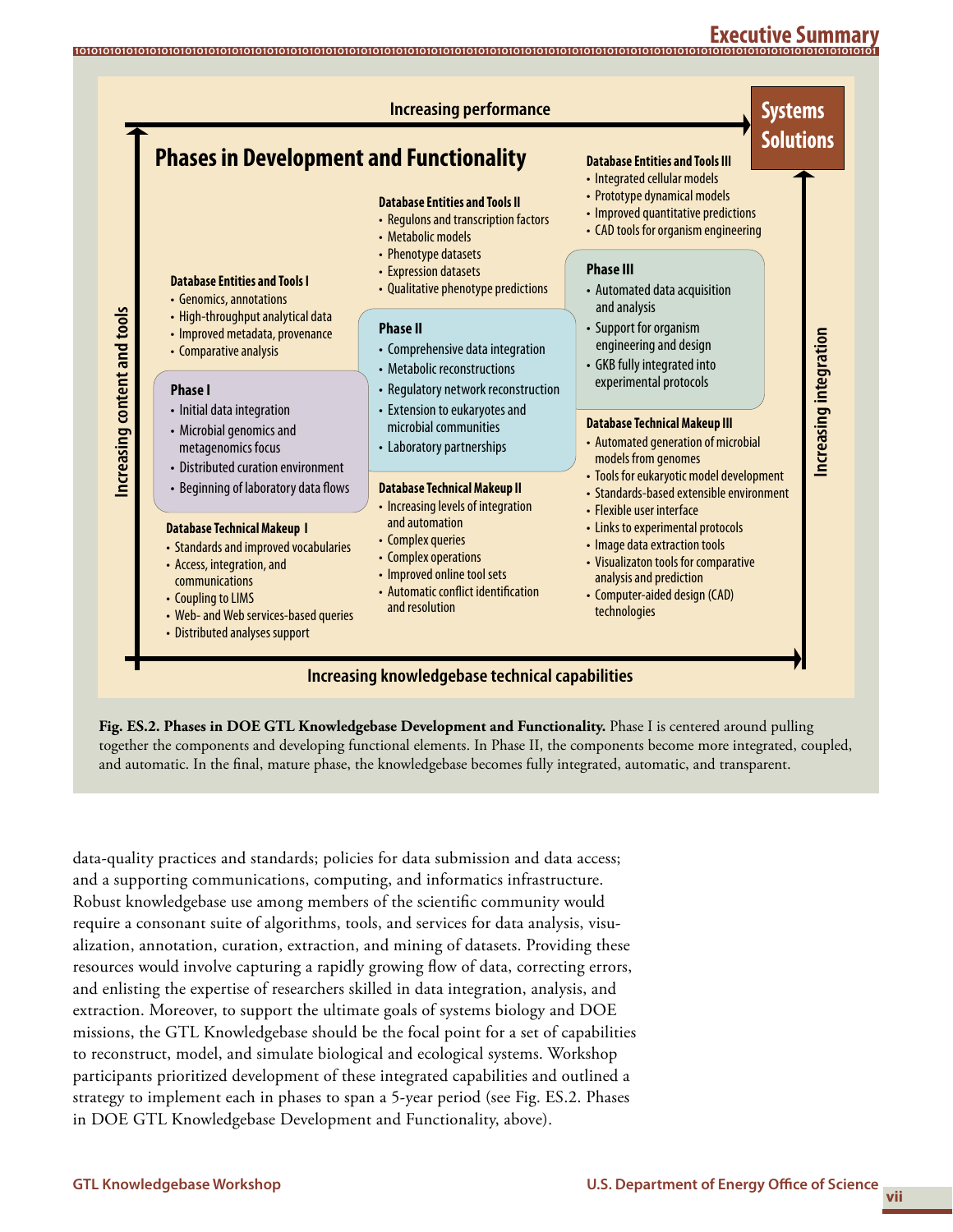# **Implementation: Levels of Capabilities, Content, and Functionalities**

The first and arguably most straightforward phase to implement involves the establishment of capabilities to gather new data for high-quality genomic annotation. This important process identifies and assigns biologically meaningful descriptions to DNA sequences, for example, by identifying genes, developing metabolic reconstructions, and creating estimates of regulons and regulatory circuitry. Additional challenges are associated with annotating the genome sequences in eukaryotes (e.g., protists, plants, and fungi) and metagenomic samples relevant to DOE missions. To meet these annotation challenges, the GTL Knowledgebase would require substantial automation and greater data and information depth (e.g., increased accuracy, consistency, and coverage) and breadth (e.g., expansion from hundreds to thousands of genomes). In this paradigm, the concept of annotation must be extended to encompass the growing suite of datasets and objectives of high-throughput experimental systems biology.

**10101010101010101010101010101010101010101010101010101010101010101010101010101010101010101010101010101010101010101010101010101010101010101**

Building on the initial data integration and annotation of Phase I, the next developmental phase involves coupling knowledgebase components to bridge the spatial and process scales in an organism. This second phase includes draft reconstructions to progressively encompass greater complexity that would characterize individual proteins; their interactions to form molecular machines; and, ultimately, metabolic and regulatory pathways and networks in functioning cells. A synergistic, two-way, and iterative workflow is envisioned for this phase, in which annotations provide the foundation for reconstruction, and reconstruction imposes consistency on annotations. The knowledgebase must comprehensively integrate all relevant data and information for Phase II to be viable.

These integrated genome-scale (whole system) reconstructions will describe progressively more complex cellular networks, contributing to predictive modeling of physiological properties, behavior, and responses at the organismal level. The two missionrelevant and readily tractable layers of reconstruction to be developed at this stage would be metabolic and transcriptional regulatory networks in bacteria, archaea, and unicellular eukaryotes. Such reconstructions would lay the foundation for applying similar techniques to more complex systems—including plants and microbial communities—and have the potential to capture temporal and spatial aspects of systems behavior. They also would provide a natural framework for integration of various types of genomic and postgenomic data (e.g., proteomic).

The third phase involves predicting and manipulating the functions of biological systems. Accomplishing these objectives requires integrating different layers of reconstruction (e.g., metabolic and transcriptional regulatory networks) to generate more realistic, predictive models of the "stable states" of organisms. Enhanced modeling of these states would allow prediction of organism behavior in response to environment, support a new generation of hypotheses, and reveal novel insights for systems design and engineering. Furthermore, the dynamic modeling of transitions between stable states—resolved for space and time—would contribute to multiscale exploration and prediction of the behavior of systems. Critical to such research is the modeling of microbial communities (i.e., prokaryotic or eukaryotic organisms such as protozoans, bacteria, archaea, algae, and fungi) and ecosystems, which includes representing associations among biota, such as plants and microbes, and their interactions with the environment. Together, the modeling of stable states, communities, and ecosystems